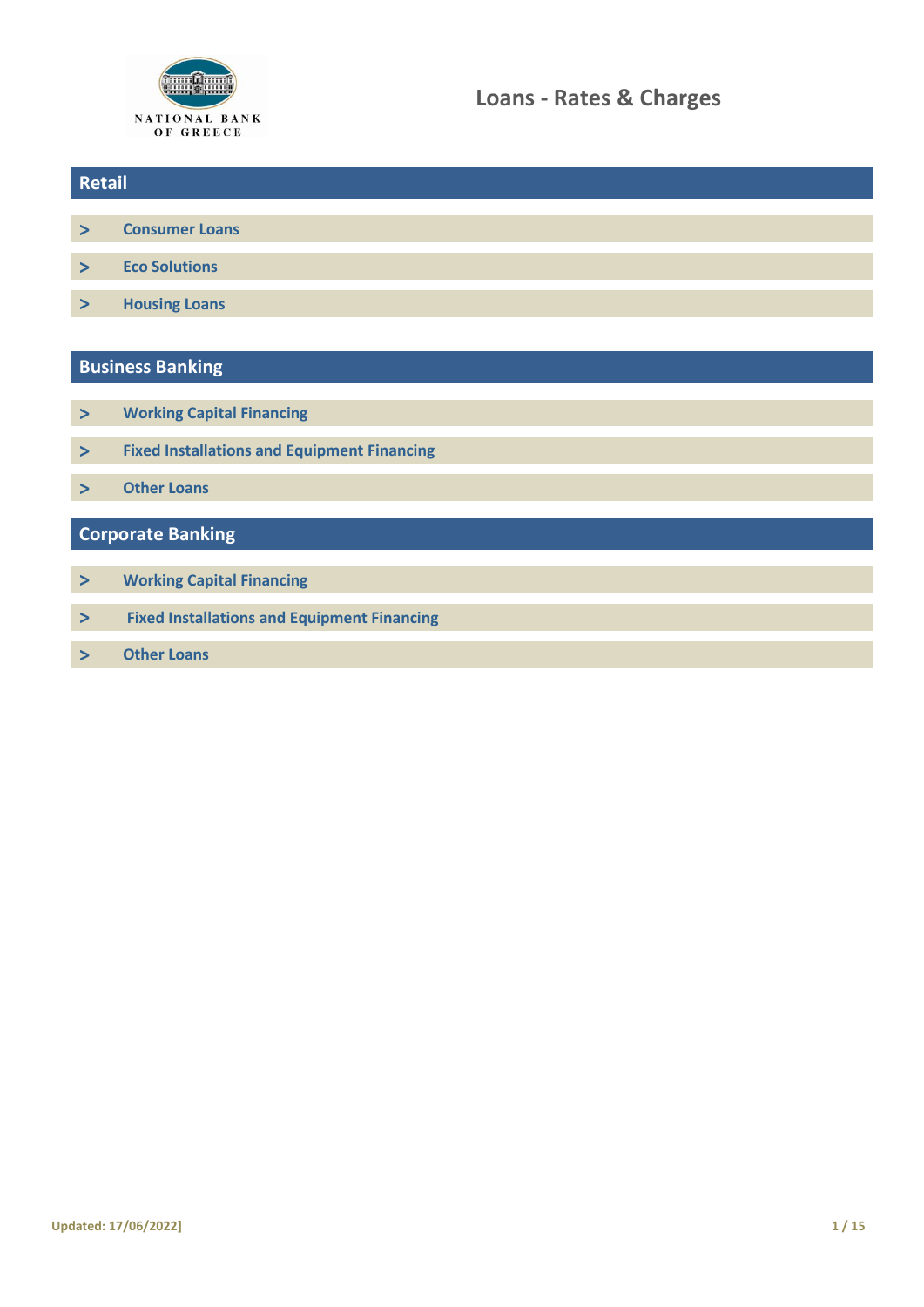

# **Loans - Rates & Charges**

<span id="page-1-0"></span>

| <b>Retail</b>                                                             |                                |                                                                                                |                                                                                                                                                                                                                                                           |                                                                                                                                                                         |
|---------------------------------------------------------------------------|--------------------------------|------------------------------------------------------------------------------------------------|-----------------------------------------------------------------------------------------------------------------------------------------------------------------------------------------------------------------------------------------------------------|-------------------------------------------------------------------------------------------------------------------------------------------------------------------------|
| <b>Consumer Loans</b>                                                     |                                |                                                                                                |                                                                                                                                                                                                                                                           |                                                                                                                                                                         |
| Loan                                                                      | (plus charge under law 128/75) | <b>Interest Rate</b>                                                                           | <b>Charges</b>                                                                                                                                                                                                                                            | <b>Comments</b>                                                                                                                                                         |
| <b>REWARD</b>                                                             | <b>Floating</b>                | 3M Euribor<br>with min the<br><b>ECB</b><br>Intervention<br>$Rate + fixed$<br>margin<br>11.90% | One-off operating and maintenance<br>charge: €185 (*)                                                                                                                                                                                                     | Good loan repayment is<br>rewarded with an interest rate<br>discount of 0.25% every six<br>months. The discount is offered<br>up to 12 times.                           |
| <b>Overdraft Facilities</b>                                               | <b>Floating</b>                | 12.50%                                                                                         | Fee for reviewing request for initial<br>overdraft facility or for increase in<br>overdraft facility. €22<br>Annual handling fee for renewal of<br>overdraft facility. €20~                                                                               | Overdraft facility through current<br>account.                                                                                                                          |
| "STUDENT LIFE"                                                            | Floating                       | 3M Euribor<br>with min the<br><b>ECB</b><br>Intervention<br>$Rate + fixed$<br>margin 9.40%     | One-off operating and maintenance<br>charge: €185 (*)                                                                                                                                                                                                     | Option for a 12-month interest-<br>bearing grace period by paying<br>each month only the interest.                                                                      |
| <b>Overdraft Facilities for "STUDENT</b><br>LIFE"                         | <b>Floating</b>                | 10.50%                                                                                         | Fee for reviewing request for initial<br>overdraft facility or for increase in<br>overdraft facility. €22~<br>Annual handling fee for renewal of<br>overdraft facility. €20~                                                                              | Option for overdraft facility through<br>the "STUDENT LIFE" account.                                                                                                    |
| <b>Overdraft Facilities for "Financial</b><br><b>Support for Farmers"</b> | <b>Floating</b>                | 4.50%                                                                                          | Fee for reviewing request for initial<br>overdraft facility or for increase in<br>overdraft facility. Free of charge<br>Annual handling fee for renewal of<br>overdraft facility. Free of charge                                                          | Option for overdraft facility through<br>the "FARMERS" account.                                                                                                         |
| "EXPRESS"                                                                 | <b>Floating</b>                | 3M Euribor +<br>fixed margin<br>14.20% or<br>12.20%<br>for applies<br>via cross-<br>selling    | One-off operating and maintenance<br>charge:<br>Via Branches : €185 (*)<br>Specifically, for the new housing<br>loans applies via cross selling the<br>above charge is for free<br>Via i-bank Internet Banking /<br>Mobile Banking (65% discount):<br>€65 | Loan to help you meet your<br>personal needs with rapid<br>procedures and without the<br>need of presenting<br>supporting documents of<br>purchases of goods / services |
| <b>Personal Loan</b><br>collateralized by liquid assets                   | Floating                       | 3M Euribor<br>(min the ECB<br>Intervention<br>$Rate) +$<br>fixed margin<br>4.20%               | One-off operating and<br>maintenance charge : €185 (*)                                                                                                                                                                                                    | Loan collateralized by liquid<br>assets to meet personal<br>needs                                                                                                       |

(\*) A loan review fee of **€22** is collected at the time the request is submitted.

Specifically, for the new housing loans applies via cross selling the above charge is for free.

For the "EXPRESS" personal loan via i-bank Internet Banking / Mobile Banking, (65% discount) a fee is not collected for the application evaluation.

(~) Anyone subject to Law 3869/2010 and a beneficiary of NBG's deposit account with overdraft facility is exempted from the above fees.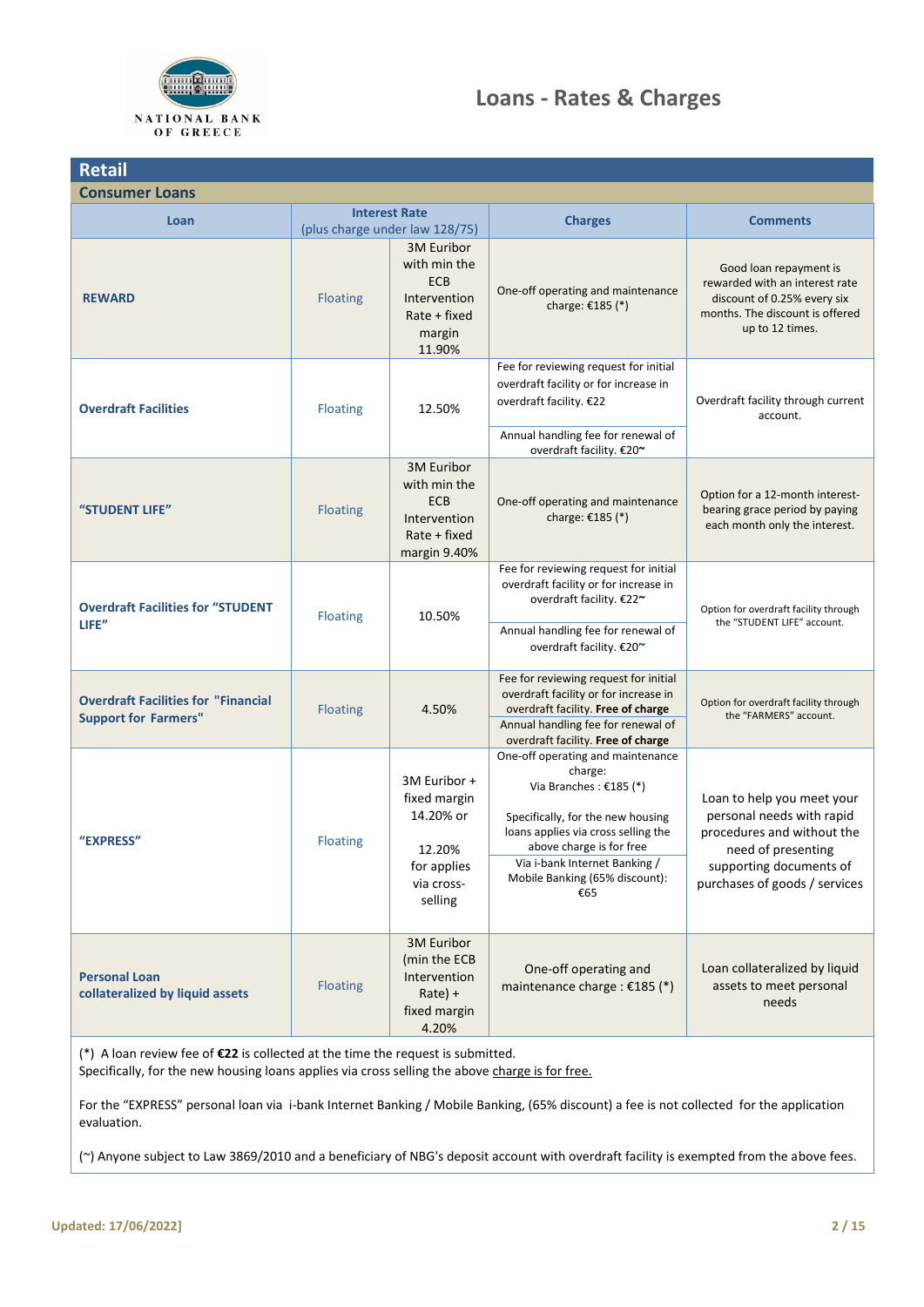

| <b>Retail</b>                                                                                                                                                                                                                                                                                                                                                                                                                                               |                                                                                                                                                                                                                                                                                     |                                                                             |                                    |                                                                                                                                                             |                                                                                                                                                                                                                           |
|-------------------------------------------------------------------------------------------------------------------------------------------------------------------------------------------------------------------------------------------------------------------------------------------------------------------------------------------------------------------------------------------------------------------------------------------------------------|-------------------------------------------------------------------------------------------------------------------------------------------------------------------------------------------------------------------------------------------------------------------------------------|-----------------------------------------------------------------------------|------------------------------------|-------------------------------------------------------------------------------------------------------------------------------------------------------------|---------------------------------------------------------------------------------------------------------------------------------------------------------------------------------------------------------------------------|
|                                                                                                                                                                                                                                                                                                                                                                                                                                                             | <b>Consumer Loans</b>                                                                                                                                                                                                                                                               |                                                                             |                                    |                                                                                                                                                             |                                                                                                                                                                                                                           |
|                                                                                                                                                                                                                                                                                                                                                                                                                                                             | Debt consolidation/relief products (consumer loans and credit cards)                                                                                                                                                                                                                |                                                                             |                                    |                                                                                                                                                             |                                                                                                                                                                                                                           |
|                                                                                                                                                                                                                                                                                                                                                                                                                                                             | <b>WEIGHT OFF YOUR</b><br><b>SHOULDERS WITHOUT</b><br><b>COLLATERAL</b>                                                                                                                                                                                                             | <b>Floating</b>                                                             | 3M Euribor +<br>fixed margin<br>8% | Charge for reviewing request to<br>amend loan terms: €185                                                                                                   | Debt consolidation for consumer<br>loans and credit cards issued by<br>NBG. Good loan repayment is<br>rewarded with an interest rate<br>discount of 0.50% every six<br>months. The discount is offered<br>up to 12 times. |
| Charge for reviewing request to<br>amend loan terms: €185 (**)<br>The applicable fees for legal review<br>3M Euribor +<br>of title deeds, technical review of<br><b>WEIGHT OFF YOUR</b><br>fixed margin<br><b>Floating</b><br>property and the issuance of court<br><b>SHOULDERS WITH COLLATERAL</b><br>4.60%<br>ruling for registration and/or lifting<br>of mortgage prenotation, or<br>cancellation of mortgage as listed<br>in Housing Loans - Charges. |                                                                                                                                                                                                                                                                                     | Debt consolidation for consumer<br>loans and credit cards issued by<br>NBG. |                                    |                                                                                                                                                             |                                                                                                                                                                                                                           |
|                                                                                                                                                                                                                                                                                                                                                                                                                                                             | applying to housing loans will be collected instead of the above amount.                                                                                                                                                                                                            |                                                                             |                                    | (**) In the case of loans with collateral, and provided the customer is at the same time included in a respective housing loan package, the relevant charge |                                                                                                                                                                                                                           |
| <b>Retail</b>                                                                                                                                                                                                                                                                                                                                                                                                                                               |                                                                                                                                                                                                                                                                                     |                                                                             |                                    |                                                                                                                                                             |                                                                                                                                                                                                                           |
|                                                                                                                                                                                                                                                                                                                                                                                                                                                             | <b>Consumer Loans - Charges</b>                                                                                                                                                                                                                                                     |                                                                             |                                    |                                                                                                                                                             |                                                                                                                                                                                                                           |
| Cost for processing consumer loan application<br>1.<br>The mentioned charges are offset against the one-off operating and handling charge, where such<br>is provided for, once the loan is approved.                                                                                                                                                                                                                                                        |                                                                                                                                                                                                                                                                                     |                                                                             | €22                                |                                                                                                                                                             |                                                                                                                                                                                                                           |
| Cost for processing application for inclusion in debt rescheduling program<br>2.<br>The mentioned charges are offset against the one-off operating and handling charge, where such<br>is provided for, once the loan is approved.                                                                                                                                                                                                                           |                                                                                                                                                                                                                                                                                     |                                                                             | €22                                |                                                                                                                                                             |                                                                                                                                                                                                                           |
| Cost for processing application for amendment of loan agreement terms for loans not<br>included in debt rescheduling programs<br>3.<br>The mentioned charges are offset against the one-off operating and handling charge, where such<br>is provided for, once the loan is approved.                                                                                                                                                                        |                                                                                                                                                                                                                                                                                     |                                                                             |                                    | €22                                                                                                                                                         |                                                                                                                                                                                                                           |
| 4.                                                                                                                                                                                                                                                                                                                                                                                                                                                          | Cost for issuance of a loan performance certificate (per loan)                                                                                                                                                                                                                      |                                                                             |                                    |                                                                                                                                                             | €20                                                                                                                                                                                                                       |
| 5.                                                                                                                                                                                                                                                                                                                                                                                                                                                          | Cost for provision of letter of consent regarding the removal of a lien in the event of<br>€20<br>loan repayment/ (per loan)                                                                                                                                                        |                                                                             |                                    |                                                                                                                                                             |                                                                                                                                                                                                                           |
| 6.                                                                                                                                                                                                                                                                                                                                                                                                                                                          | Fee for discharge of prenotation/ mortgage (per loan)                                                                                                                                                                                                                               |                                                                             |                                    |                                                                                                                                                             | €50                                                                                                                                                                                                                       |
| 7.                                                                                                                                                                                                                                                                                                                                                                                                                                                          | Fee for processing of application for legalization of heirs (per applicant)                                                                                                                                                                                                         |                                                                             |                                    | €80                                                                                                                                                         |                                                                                                                                                                                                                           |
| 8.                                                                                                                                                                                                                                                                                                                                                                                                                                                          | Fee for processing application for issuance of loan account statements (per loan)                                                                                                                                                                                                   |                                                                             |                                    | €50                                                                                                                                                         |                                                                                                                                                                                                                           |
| 9.                                                                                                                                                                                                                                                                                                                                                                                                                                                          | Fee for processing application for issuance of a detailed statement of interest rate<br>changes (per loan)                                                                                                                                                                          |                                                                             |                                    | €50                                                                                                                                                         |                                                                                                                                                                                                                           |
| Fee for processing application for provision of data from the Bank's records (per loan)<br>Fee for provision of copies of loan agreements subject to Law 3869/2010 is applicable per applicant<br>10.<br>for the total loan agreements provided. (***)                                                                                                                                                                                                      |                                                                                                                                                                                                                                                                                     |                                                                             | €50                                |                                                                                                                                                             |                                                                                                                                                                                                                           |
|                                                                                                                                                                                                                                                                                                                                                                                                                                                             | (***) If the customer applies for copies of other documents the aforesaid charges shall apply. If a request is submitted to provide copies<br>related to both Mortgage and Consumer credit, only the charge applying to the mortgage credit is collected (currently €50/applicant). |                                                                             |                                    |                                                                                                                                                             |                                                                                                                                                                                                                           |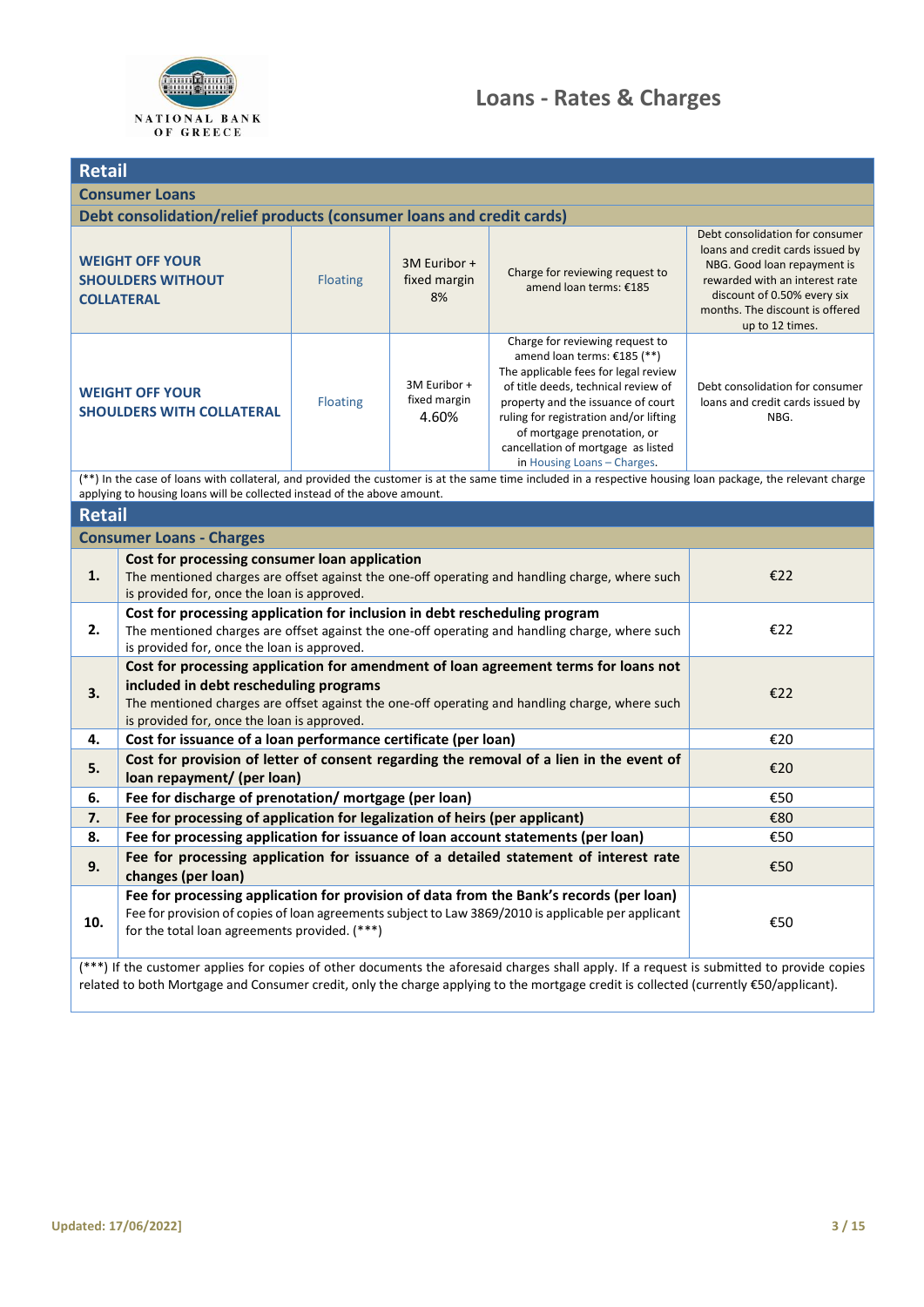



## **Retail – Consumer Loans**

### **Consumer Loans - Remarks**

**1. Charge under law 128/75:** The above interest rates are subject to the charge under law 128/75 (0.60%), apart from exceptions such as permanent residents of islands with population less than 3,100 (as per Law 2703/99).

**-** From the above charge under law 128/75 (0.60%), the Municipalities and the Regions are exempted from **01.08.2020**.

**-**The interest rate of the Overdraft Facility for Farmers for those whose principal occupation is farming, is subject to a 0.12% charge under Law 128/75, while the interest rate for other beneficiaries is subject to a 0.6% charge under Law 128/75.

<span id="page-3-0"></span>**2. Floating interest rate on fixed-term loans:** This rate is calculated as the sum of the Consumer Credit Base Rate - CCBR, **(from 31/03/2022: 8.477%)**, plus the special fixed-rate margin, which differs depending on the type of loan. The CCBR is subject to quarterly revision in line with any change in the 3-month Euribor carried out on the last day of each calendar quarter. Such change shall apply to loans immediately, irrespective of their interest accrual rate.

**Weight Off Your Shoulders - dues with NBG**: The three-month (3M) interbank rate on Euro deposits, as it stands two (2) business days before the commencement of the interest period of each instalment. If the 3M Euribor rate is lower than the ECB intervention rate, the latter will be regarded as the reference rate.

**3. Euribor 3M Reference Rate:** Euribor rates and historical data can be consulted via the Internet a[t www.euribor-ebf.eu..](http://www.euribor-ebf.eu/)

The same information can also be seen in the BoG Bulletin of Conjunctural Indicators on the website of the Bank of Greece

[\(www.bankofgreece.gr\)](http://www.bankofgreece.gr/), as well as on NBG's website [\(www.nbg.gr\)](http://www.nbg.gr/). The current Euribor 3M Reference Rate is also published in the daily financial Press.

**The ECB Intervention Rate:** This is the effective, minimum bid rate of the ECB for Eurosystem refinancing operations. This reference index, along with its historical rates can be readily viewed on the webpage of the European Central Bank and on the website of the Bank of Greece (www.bankofgreece.gr). The current ECB Intervention Rate is also published in the daily financial Press.

<span id="page-3-1"></span>**4. Floating interest rate on overdraft facilities:** The Bank is entitled to adjust its interest rates each time the ECB's Intervention Rate changes. The adjustment cannot exceed the equivalent change in the ECB's Intervention Rate and may be carried out either immediately (with every change of the ECB's Intervention Rate) or accumulated for the sum of the last change of ECB's Intervention Rate and the change before that.

#### **5. Calculation of consumer credit loan interest:**

- Fixed-term loans: To calculate interest, the year is divided into 12 equal periods, i.e. 12 equal months, and each month is assumed to have 30.4166 days.

- Overdraft: To calculate interest, 1 month equals 1/12 of the year, 1 week equals 1/52 of the year and 1 day equals 1/365 of the year.

**6. Debt in arrears:** In respect of principal, interest and charges, debt in arrears is subject to the highest default rate, as applicable (currently 2.5 points over the contractual rate applicable) plus charges under law 128/75.

#### **7. Special offers for deposit account holders:**

- Account holders of "Professional Plus" are entitled to a 15% discount on the floating rates applying to our "REWARD", "WEIGHT OFF YOUR SHOULDERS for NBG debts (without collateral)" and Overdraft facilities. Moreover, beneficiaries of "Professional Plus" are also entitled to a 30% discount on the handling and operating charges applicable to REWARD.

-- **Holders** of the Privileged Product Bundle ''Premium Bundle'' are entitled to a 10% discount on the on the floating rate applying to Overdraft.

- Any favorable pricing policy (regarding interest rate, fees etc.) applying to salary deposit accounts and account-linked products and/or benefits in connection with identical or similar products and/or benefits, shall be applicable for as long as the account continues to be credited with payroll or pension funds and for the holders of the Privileged Product Bundle ''Premium Bundle'' for as long as they are holders of the specific bundle.

#### **8. Special offers for beneficiaries of our salary account bundles**:

- Beneficiaries of the "Salary Reward" and "Salary Value" account packages can enjoy:
	- a discount of 1 percentage point on the interest rate on the "REWARD" basic personal loan, without the interest rate de-escalation feature.
	- Overdraft option, the first €150 interest free, and the remaining debit balance charged with:
	- ECB rate +8% for the first year
	- after the first year, a discount of 1 percentage point on the overdraft rate each time applicable.

Note: The favorable rates on consumer loans for beneficiaries of the payroll account packages apply for as long as the accounts are credited with payroll or pension.

#### **9. Account statements sent to the communication address of the Customer:**

#### - quarterly, contractual: free of charge

- monthly (upon customer's request): €0.90/month

*The above charges do not apply in cases where, under the contractual terms, the statement is sent on a more frequent basis than quarterly.*  **10. Special charges for products refinancing consumer credit dues (consumer loans and credit cards):**

**-** Charge for reviewing request to amend loan terms for debt consolidation/repayment facility products: €185 for loans without collateral, €185 for the product WEIGHT OFF YOUR SHOULDERS WITH COLLATERAL.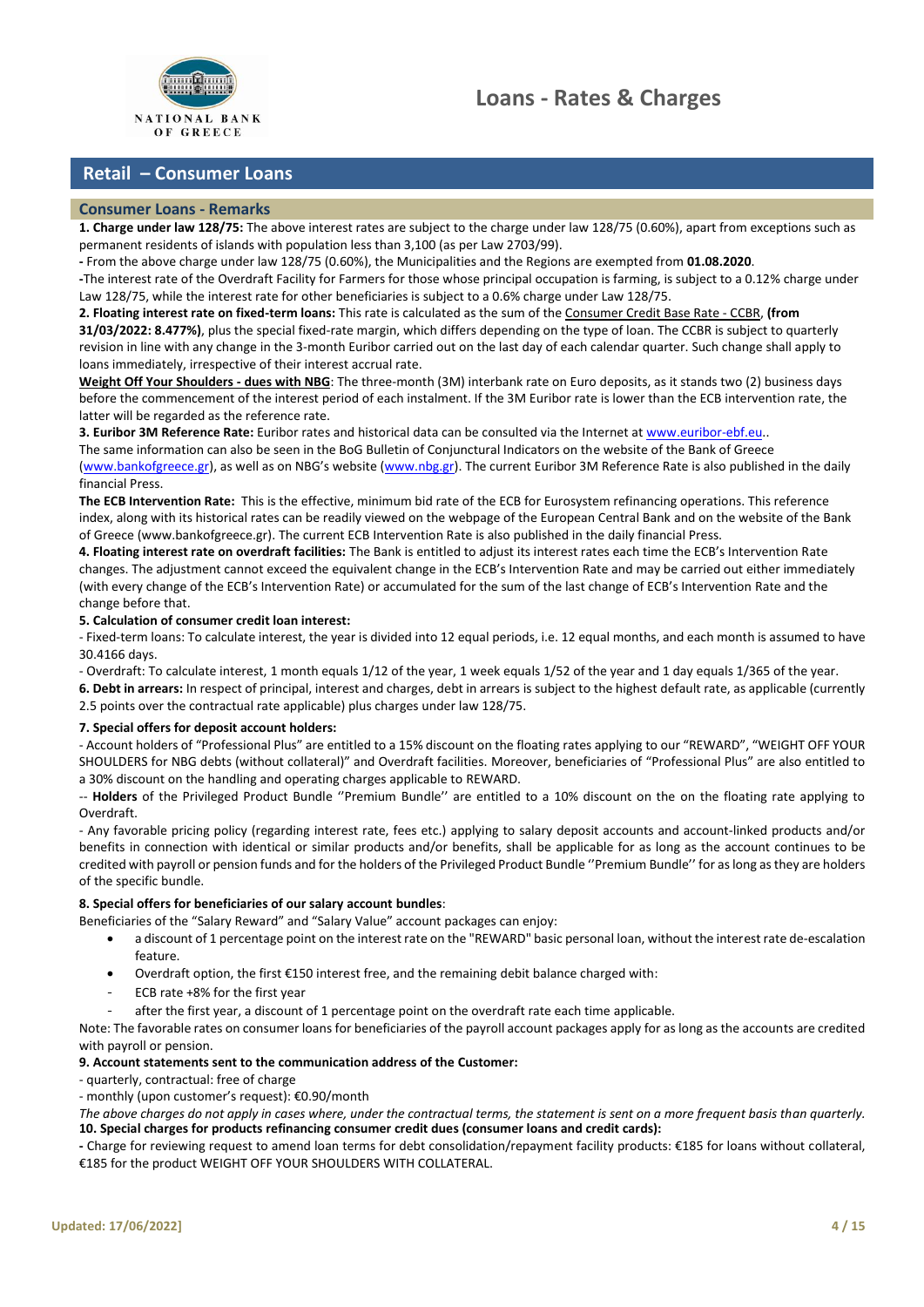

### <span id="page-4-0"></span>**Eco Solutions**

| Loan              |                 | <b>Interest Rate</b><br>(plus charge under law 128/75)                        | <b>Charges</b>                                               | <b>Comments</b>                                                                   |
|-------------------|-----------------|-------------------------------------------------------------------------------|--------------------------------------------------------------|-----------------------------------------------------------------------------------|
| <b>Green Loan</b> | <b>Floating</b> | 3M Euribor with min<br>the ECB Intervention<br>$Rate +$<br>fixed margin 8.40% | One-off operating and<br>maintenance charge:<br>€92.50 $(*)$ | For energy improvements<br>at home or purchase of a<br>new hybrid-technology car. |

(\*) A loan review fee of  $\epsilon$ 22 is collected at the time the request is submitted.

If the loan is approved, the said fee is deducted from the one-off operating and maintenance charge for the loan, where applicable.

| <b>ESTIA GREEN HOME LOAN</b><br>$5 - 30$ years<br>for purchase or<br>construction/completion of<br>home or for home repair<br>works | Floating | 3M Euribor + fixed<br>margin<br>from 2.08% to 4.49%<br>(depending on the<br>reasoning stated in the<br>loan request and the<br>energy profile of the<br>building) | One-off charges for review<br>and approval of loan<br>requests: €245 $(^)$ | For the purchase or<br>construction of an energy-<br>efficient home or for<br>energy improvements at<br>home. |
|-------------------------------------------------------------------------------------------------------------------------------------|----------|-------------------------------------------------------------------------------------------------------------------------------------------------------------------|----------------------------------------------------------------------------|---------------------------------------------------------------------------------------------------------------|
|-------------------------------------------------------------------------------------------------------------------------------------|----------|-------------------------------------------------------------------------------------------------------------------------------------------------------------------|----------------------------------------------------------------------------|---------------------------------------------------------------------------------------------------------------|

(^) In the case of loans secured by real assets, besides the one-off charge for review and approval of the loan request, certain other applicable fees (for legal review of title deeds, technical review of property and Court decision on registration of mortgage prenotation) are also collected, as listed in sectio[n Housing Loans](#page-8-0) – Charges.

| <b>ENERGY EFFICIENCY IN</b><br><b>HOUSEHOLD BUILDINGS II</b> | Fixed | 4.00% | Free of charge | Loan for renovation, jointly<br>with the Hellenic<br>Development Bank. The<br>interest rate is subsidized<br>100% by the Hellenic<br>Development Bank. |
|--------------------------------------------------------------|-------|-------|----------------|--------------------------------------------------------------------------------------------------------------------------------------------------------|
|--------------------------------------------------------------|-------|-------|----------------|--------------------------------------------------------------------------------------------------------------------------------------------------------|

### **Eco Solutions – Remarks**

**1. Charge under law 128/75:** The said interest rates are subject to the charge under law 128/75, apart from exceptions such as permanent residents of islands with a population of less than 3,100 (as per Law 2703/99).

**-** From the above charge under law 128/75 (0.60%), the Municipalities and the Regions are exempted from **01.08.2020.**

- Interest rates of ESTIA GREEN HOME LOAN and Energy Efficiency in Household Buildings are subject to a charge under law 128/75, currently 0.12%. - The interest rate of Green Loan is subject to a charge under law 128/75, currently 0.60%.

**2. 3Μ Euribor.** ESTIA GREEN HOME LOAN : The 3-month interbank rate in Euro, as it stands two (2) business days before commencement of the interest-posting period of each instalment. If 3Μ Euribor is lower than the ECB intervention rate, then the ECB intervention rate shall apply. **-** Euribor rates and historical data can be viewed at www.euribor-ebf.eu, the Bank of Greece Bulletin of Conjunctural Indicators on the website of the Bank of Greece (www.bankofgreece.gr), and on NBG's website (www.nbg.gr). The current 3M Euribor is also published in the daily financial press.

**3. ECB Intervention Rate:** the effective, minimum bid rate of the European Central Bank for Eurosystem refinancing operations. This reference index, along with its historical rates can be viewed on the webpage of the European Central Bank and on the website of the Bank of Greece (www.bankofgreece.gr). The current ECB Intervention Rate is also published in the daily financial press.

**4. Calculation of housing loan interest:** To calculate interest, the year is divided into 12 equal periods, i.e. 12 equal months, and each month is assumed to have 30.4166 days.

**5. Debt in arrears:** In respect of principal, interest and charges, debt in arrears is subject to the highest default rate, as applicable (currently 2.5 points over the contractual rate applicable) plus charges under law 128/75.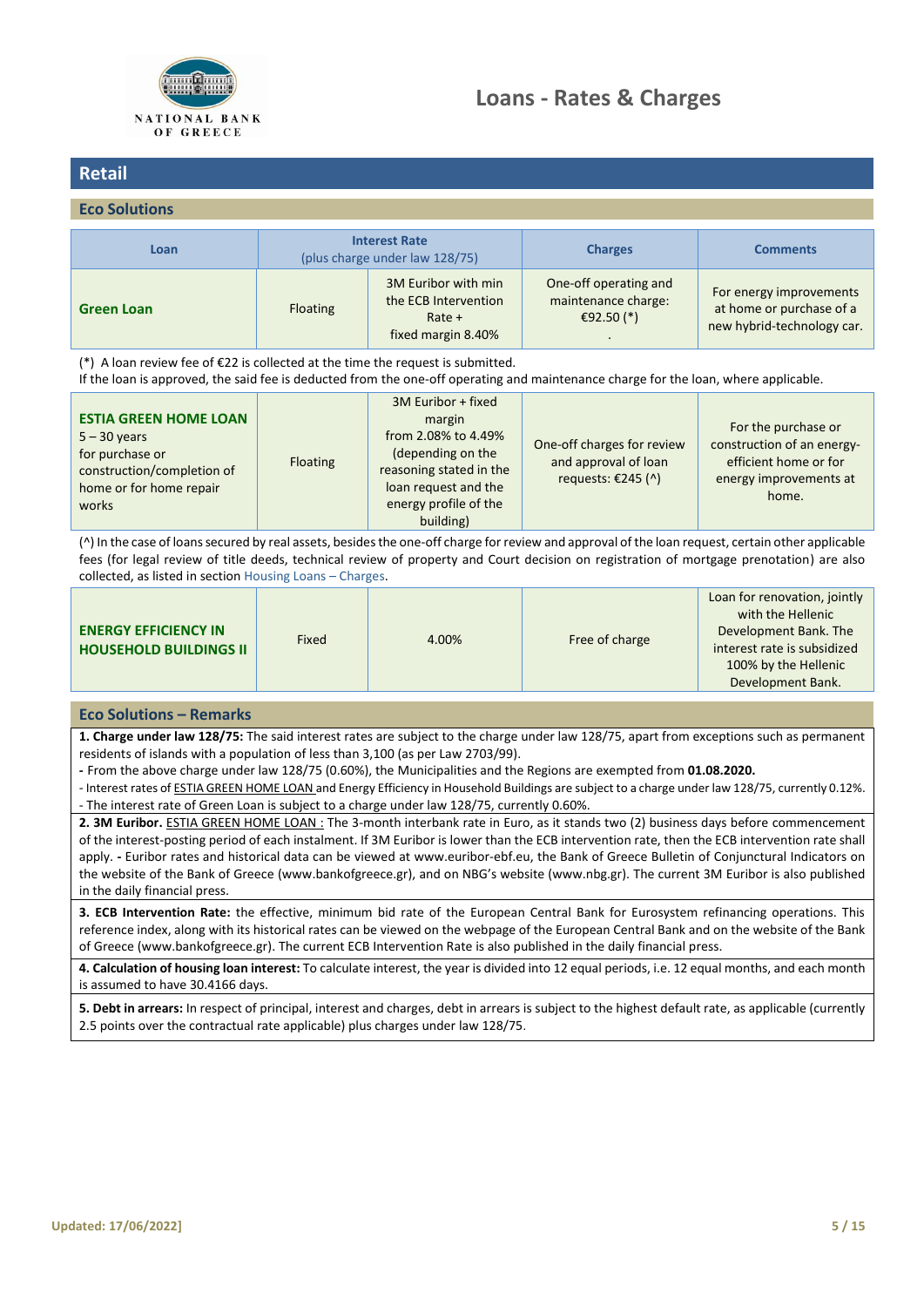

## <span id="page-5-0"></span>**Housing Loans (in Euro)**

## **Fixed initial rate**

| Loan                         | <b>Nominal Annual Interest Rate</b><br>(plus charge under law 128/75)                                                    | Loan amount /<br>term <sup>**</sup>            |              |
|------------------------------|--------------------------------------------------------------------------------------------------------------------------|------------------------------------------------|--------------|
| <b>ESTIA FIXED HOME LOAN</b> | Fixed rate for 10 years *                                                                                                | 3.30% or 3.70%                                 | From €10,000 |
|                              | Fixed rate for 15 years*                                                                                                 | 3.55% or 3.95%                                 | From €10,000 |
|                              | Fixed rate for 20 years*                                                                                                 | 3.80% or 4.10%                                 | From €10,000 |
|                              | 3.95% or 4.25%<br>Fixed rate for 25 years*                                                                               |                                                | From €10,000 |
|                              | Fixed rate for 30 years*                                                                                                 | 4.10% or 4.40%                                 | From €10,000 |
|                              | In case the duration of the loan<br>exceeds the fixed interest rate period<br>For the remaining years                    | 3M Euribor +<br>fixed margin<br>3,30% or 3,75% |              |
|                              | The final rates and sharpes are tailored and determined at the time of annoual (pre-annoual) (final annoual) of the loan |                                                |              |

The final rates and charges are tailored and determined at the time of approval (pre-approval / final approval) of the loan.

\*\*The total duration of the loan is up to forty years.

Interest rates are charged with a levy under Law 128/75.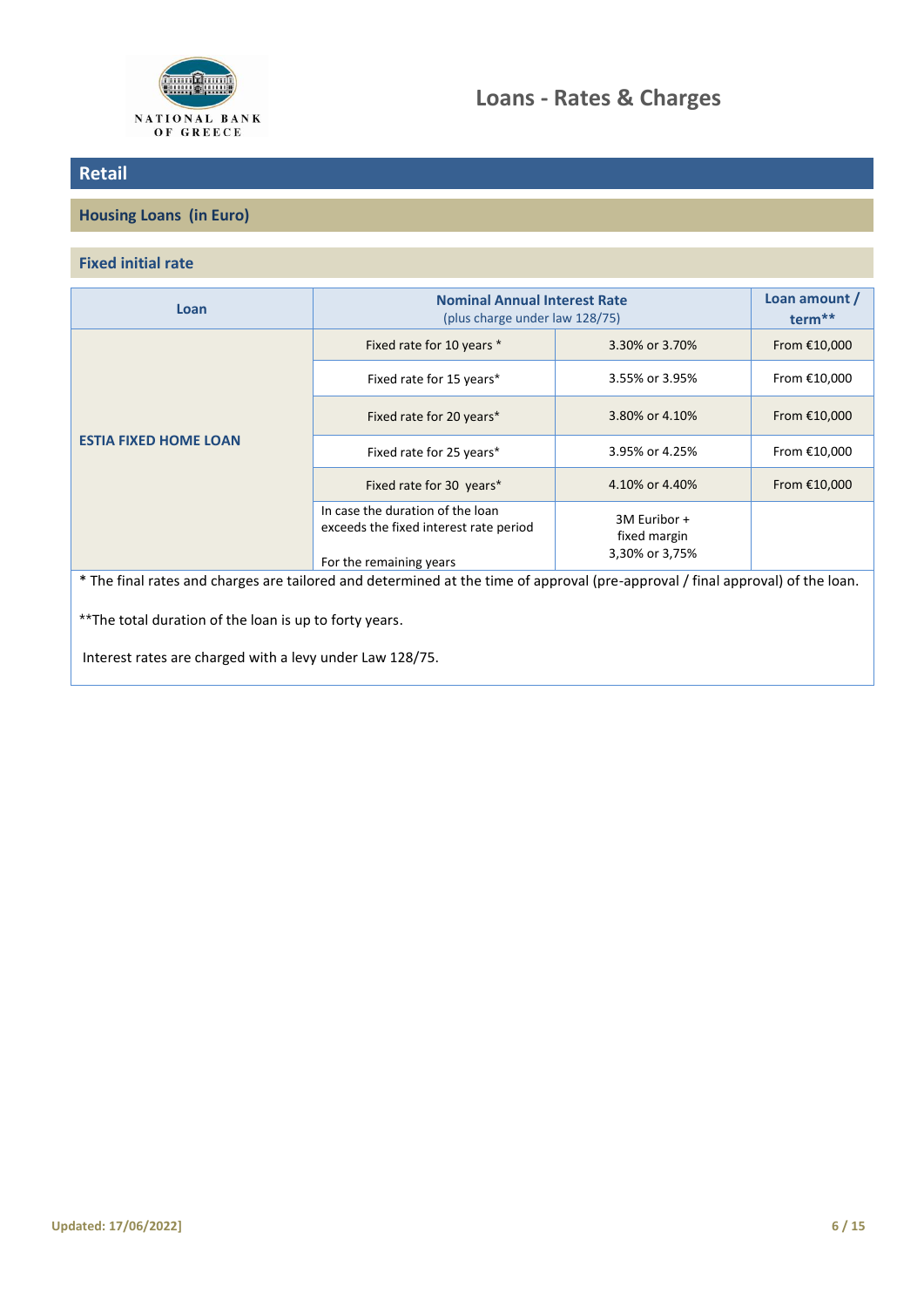

**Housing Loans (in Euro)**

### **Floating rate**

| Loan                                                                           | <b>Nominal Annual Interest Rate</b><br>(plus charge under law 128/75) | Loan amount /<br>term                   |                                                                    |
|--------------------------------------------------------------------------------|-----------------------------------------------------------------------|-----------------------------------------|--------------------------------------------------------------------|
| <b>ESTIA PRIVILEGED</b>                                                        | Floating                                                              | 3M Euribor +<br>fixed margin *          | From €10,000<br>up to 40 years                                     |
| <b>ESTIA PRIVILEGED</b><br><b>SECURED BY TRANSFERABLE</b><br><b>SECURITIES</b> | 3M Euribor +<br><b>Floating</b><br>fixed margin from 2.34%            |                                         | From $£10.000$<br>$1 - 40$ years                                   |
| <b>SPECIAL PURPOSE</b><br><b>SECURED BY MORTGAGE</b>                           | Floating                                                              | 3M Euribor +<br>fixed margin*           | From €10.000<br>up to 40 years                                     |
| <b>SPECIAL PURPOSE</b><br><b>SECURED BY TRANSFERABLE</b><br><b>SECURITIES</b>  | <b>Floating</b>                                                       | 3M Euribor +<br>fixed margin from 2.34% | From €10,000<br>$1 - 40$ years                                     |
| <b>PERSONAL LOAN BACKED BY</b><br><b>MORTGAGE PRENOTATION</b>                  | Floating                                                              | 3M Euribor +<br>fixed margin*           | Up to €80.000:<br>$1 - 15$ years<br>over €80.000<br>$1 - 20$ years |
| <b>ESTIA HOME RENOVATION LOAN</b>                                              | <b>Floating</b>                                                       | 3M Euribor +<br>fixed margin from 6.90% | Up to €20,000<br>$1-10$ years                                      |

\*The floating interest rate of the loan is increased by an interest margin from 2.88% to 4.69%. The final rates and charges are tailored and determined at the time of approval (pre-approval / final approval) of the loan.

Interest rates are charged with a levy under Law 128/75.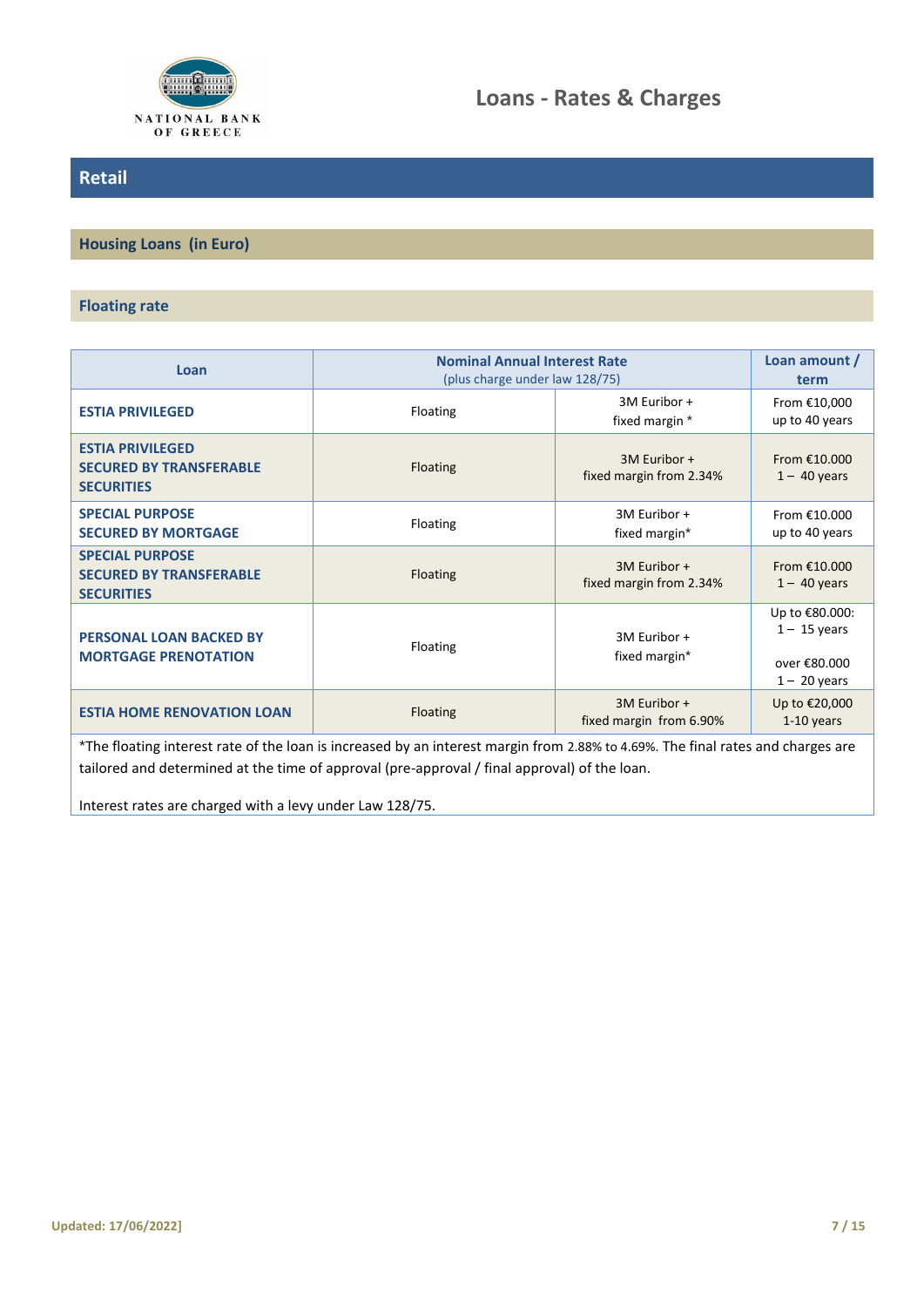

#### **Housing Loans - Remarks**

**1. Charge under law 128/75:** The above interest rates are subject to the charge of 0.12% under law 128/75, apart from exceptions such as permanent residents of islands with a population of less than 3,100 (as per Law 2703/99, except for the products "SPECIAL PURPOSE - SECURED BY MORTGAGE", "SPECIAL PURPOSE- SECURED BY TRANSFERABLE SECURITIES" and "PERSONAL LOAN BACKED BY MORTGAGE PRENOTATION", whose interest rates are subject to the charge of 0.60% under law 128/75.

**-** From the above charge under law 128/75 (0.60%), the Municipalities and the Regions are exempted fro**m 01.08.2020.**

**2. 3Μ Euribor:** The 3-month interbank rate in Euro, as it stands two (2) business days before commencement of the interest-posting period of each instalment. If 3Μ Euribor is lower than the ECB intervention rate, then the ECB intervention rate applies.

**-** Euribor rates and historical data can be viewed at www.euribor-ebf.eu, the Bank of Greece Bulletin of Conjunctural Indicators on the website of the Bank of Greece (www.bankofgreece.gr), and on NBG's website (www.nbg.gr). The current 3M Euribor is also published in the daily financial press.

**3. ECB Intervention Rate:** the effective, minimum bid rate of the European Central Bank for Eurosystem refinancing operations. This reference index, along with its historical rates can be viewed on the webpage of the European Central Bank and on the website of the Bank of Greece (www.bankofgreece.gr). The current ECB Intervention Rate is also published in the daily financial press.

**4. Calculation of housing loan interest:** To calculate interest, the year is divided into 12 equal periods, i.e. 12 equal months, and each month is assumed to have 30.4166 days.

**5. Debt in arrears:** In respect of principal, interest and charges, debt in arrears is subject to the highest default rate, as applicable (currently 2.5 points over the contractual rate applicable) plus charges under law 128/75.

#### **6. Special offers in Housing Loans:**

**-** 30% discount on the "One-off charges for review and approval of loan requests"for the housing product"ESTIA HOME RENOVATION LOAN". 50% discount on the "One-off charges for review and approval of loan requests" for the housing product"ESTIA LOW START HOME LOAN " . These discounts cannot be combined with other discounts that the customer may be entitled to (e.g. discount due to participation in a payroll account package)- Beneficiaries of : i) "Family Fast", "Professional Plus", "Farmers Plus", and other similar salary accounts are entitled to a 30% discount on the "one-off charges for review and approval of loan request" (see section [Housing Loans](#page-8-0) – Charges. ii) "Salary Intermediate" are entitled to a 40% discount on the "one-off charges for review and approval of loan request" (see section [Housing Loans](#page-8-0)  – [Charges](#page-8-0) and iii) "Salary Advanced" are entitled to a 50% discount on the "one-off charges for review and approval of loan request" (see sectio[n Housing Loans](#page-8-0) – Charges.

- Holders of the Privileged Product Bundle ''Premium Bundle'' are entitled to a 10% discount on the "one-off charges for review and approval of loan request" (see section [Housing Loans](file://///V900620002/FILES/HOMEDIRS/E29685/!PUB033/ΛΑΖΑΡΟΣ/AAA%20ΝΕΟ%20WEB%20PORTAL%20(ΕΠΙΤΟΚΙΑ%20ΚΑΙ%20ΤΙΜΟΛΟΓΙΟ%20ΠΡΟΪΟΝΤΩΝ%20-%20ΤΙΜΟΛΟΓΙΟ%20ΛΟΙΠΩΝ%20ΕΡΓΑΣΙΩΝ)/WEB%20PORTAL%20ΑΓΓΛΙΚΟ/Ιστορικότητα%20αρχείων/EPITOKIA%20KAI%20TIMOLOGIO%20%20DANEIWN%20%202018-04-26%20(Loans%20-%20Rates%20and%20Charges).docx%23retail_housing_loans_charges) – Charges).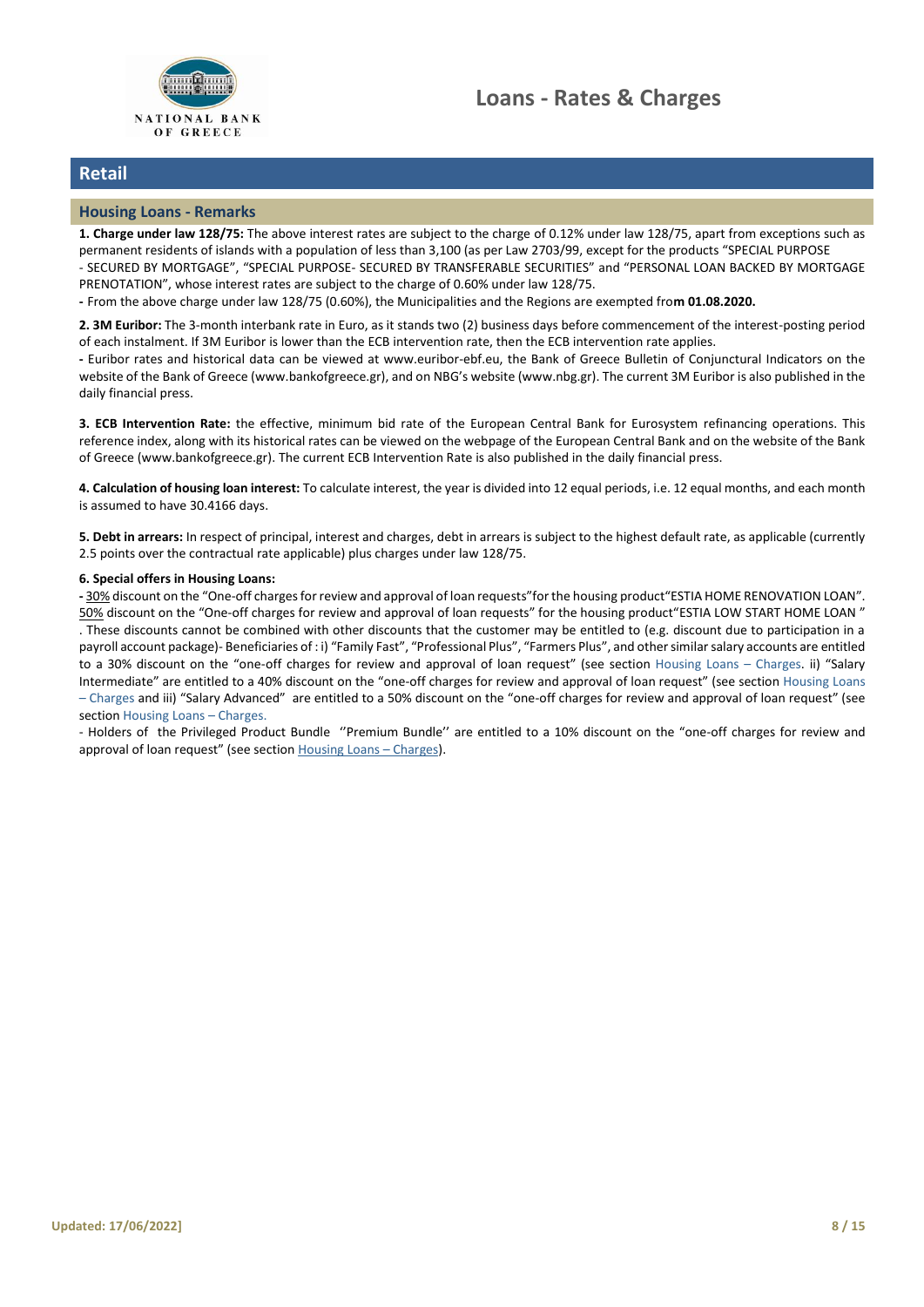

<span id="page-8-0"></span>

|     | <b>Housing Loans - Charges</b>                                                                                                                                                                                                                                                                                                                                                                                                                                                                                                                                                                                                                                                                                                                                          |                            |  |  |  |
|-----|-------------------------------------------------------------------------------------------------------------------------------------------------------------------------------------------------------------------------------------------------------------------------------------------------------------------------------------------------------------------------------------------------------------------------------------------------------------------------------------------------------------------------------------------------------------------------------------------------------------------------------------------------------------------------------------------------------------------------------------------------------------------------|----------------------------|--|--|--|
| 1.  | One-off charge for review and approval of loan request :                                                                                                                                                                                                                                                                                                                                                                                                                                                                                                                                                                                                                                                                                                                | €490                       |  |  |  |
|     | I. For beneficiaries of "Family Fast", "Professional Plus", "Farmers Plus" and other similar<br>salary accounts (30% discount on the charges under 1)                                                                                                                                                                                                                                                                                                                                                                                                                                                                                                                                                                                                                   | €343                       |  |  |  |
|     | II. For beneficiaries of "Salary Intermediate" (40% discount on the charges under 1)                                                                                                                                                                                                                                                                                                                                                                                                                                                                                                                                                                                                                                                                                    | €294                       |  |  |  |
|     | III.For beneficiaries of "Salary Advanced" and other similar salary accounts (50% discount on<br>the charges under 1)                                                                                                                                                                                                                                                                                                                                                                                                                                                                                                                                                                                                                                                   | €245                       |  |  |  |
|     | Notes:<br>a) Breakdown of the above charge (€490): €150 for investigating borrower creditworthiness (checking tax data, subscription fees to<br>services for access to debt information databases etc.), €150 for initial determination of property value (investigation through fair<br>value tables, real estate agents network, database maintenance), and €190 for final approval (preparation of offer and contracts,<br>investigation of guarantors, funds blocking prior to final disbursement). The said charge is not included in the final rate because it is<br>not linked to the loan term.<br>b) This charge is collected in aggregate for a number of requests concurrently reviewed with respect to the same property, otherwise<br>per individual loan. |                            |  |  |  |
| 2.  | Legal review of title deeds:                                                                                                                                                                                                                                                                                                                                                                                                                                                                                                                                                                                                                                                                                                                                            | Lawyers' fees + VAT (*)    |  |  |  |
|     | (*) For example, for investigation of titles per property: $€60 + VAT$                                                                                                                                                                                                                                                                                                                                                                                                                                                                                                                                                                                                                                                                                                  |                            |  |  |  |
| 3.  | Technical review of property:                                                                                                                                                                                                                                                                                                                                                                                                                                                                                                                                                                                                                                                                                                                                           | Engineers' fees + VAT (**) |  |  |  |
|     | (**)For example, for initial loans, calculation of fair value of land or horizontal property:<br>- below €600,000: €100 + VAT<br>- over €600,000: €150 +VAT                                                                                                                                                                                                                                                                                                                                                                                                                                                                                                                                                                                                             |                            |  |  |  |
| 4.  | Court decision on registration of mortgage prenotation: (per decision)                                                                                                                                                                                                                                                                                                                                                                                                                                                                                                                                                                                                                                                                                                  | Lawyers' fees + VAT        |  |  |  |
| 5.  | Undertaking of registration of mortgage prenotation and supply of respective certificates                                                                                                                                                                                                                                                                                                                                                                                                                                                                                                                                                                                                                                                                               | €140                       |  |  |  |
| 6.  | Cost for issuance of a loan performance certificate (per loan)                                                                                                                                                                                                                                                                                                                                                                                                                                                                                                                                                                                                                                                                                                          | €20                        |  |  |  |
| 7.  | Cost for provision of letter of consent regarding the removal of a lien in the event of loan<br>repayment/ (per loan)                                                                                                                                                                                                                                                                                                                                                                                                                                                                                                                                                                                                                                                   | €20                        |  |  |  |
| 8.  | Statement of dues and instalments: (monthly or quarterly)                                                                                                                                                                                                                                                                                                                                                                                                                                                                                                                                                                                                                                                                                                               | Free of charge             |  |  |  |
| 9.  | Charge for reviewing request to provide data related to files held with our records (per<br>loan).<br>Charge for providing copies of agreements in the context of law 3869/2010<br>(per applicant for the total of the provided loan agreements).                                                                                                                                                                                                                                                                                                                                                                                                                                                                                                                       | €50                        |  |  |  |
| 10  | Charge for reviewing request to issue loan account statements (summary loan details)<br>(per loan)                                                                                                                                                                                                                                                                                                                                                                                                                                                                                                                                                                                                                                                                      | €50                        |  |  |  |
|     | Unemployed persons, upon approval or inclusion in specific products for the unemployed, are not subject to the charges as<br>applicable under 2, 3.<br>-Customers who have arranged to reschedule their debts in the frame of the Code of Conduct of Law 4224/2013 are exempt from<br>the charges under $2 \text{ k}\alpha$ 3                                                                                                                                                                                                                                                                                                                                                                                                                                           |                            |  |  |  |
| 11. | Fee for processing of application for legalization of heirs (per applicant)                                                                                                                                                                                                                                                                                                                                                                                                                                                                                                                                                                                                                                                                                             | €80                        |  |  |  |
| 12. | Discharge of prenotation/mortgage (per loan)                                                                                                                                                                                                                                                                                                                                                                                                                                                                                                                                                                                                                                                                                                                            | €50                        |  |  |  |
|     | Notes:<br>ESTIA RENOVATION is subject to charges for the legal review of title deeds of the financed property & for the preparation of the relevant                                                                                                                                                                                                                                                                                                                                                                                                                                                                                                                                                                                                                     |                            |  |  |  |

legal report, as well as charges for the control of reasonable budgeted cost and certification of works.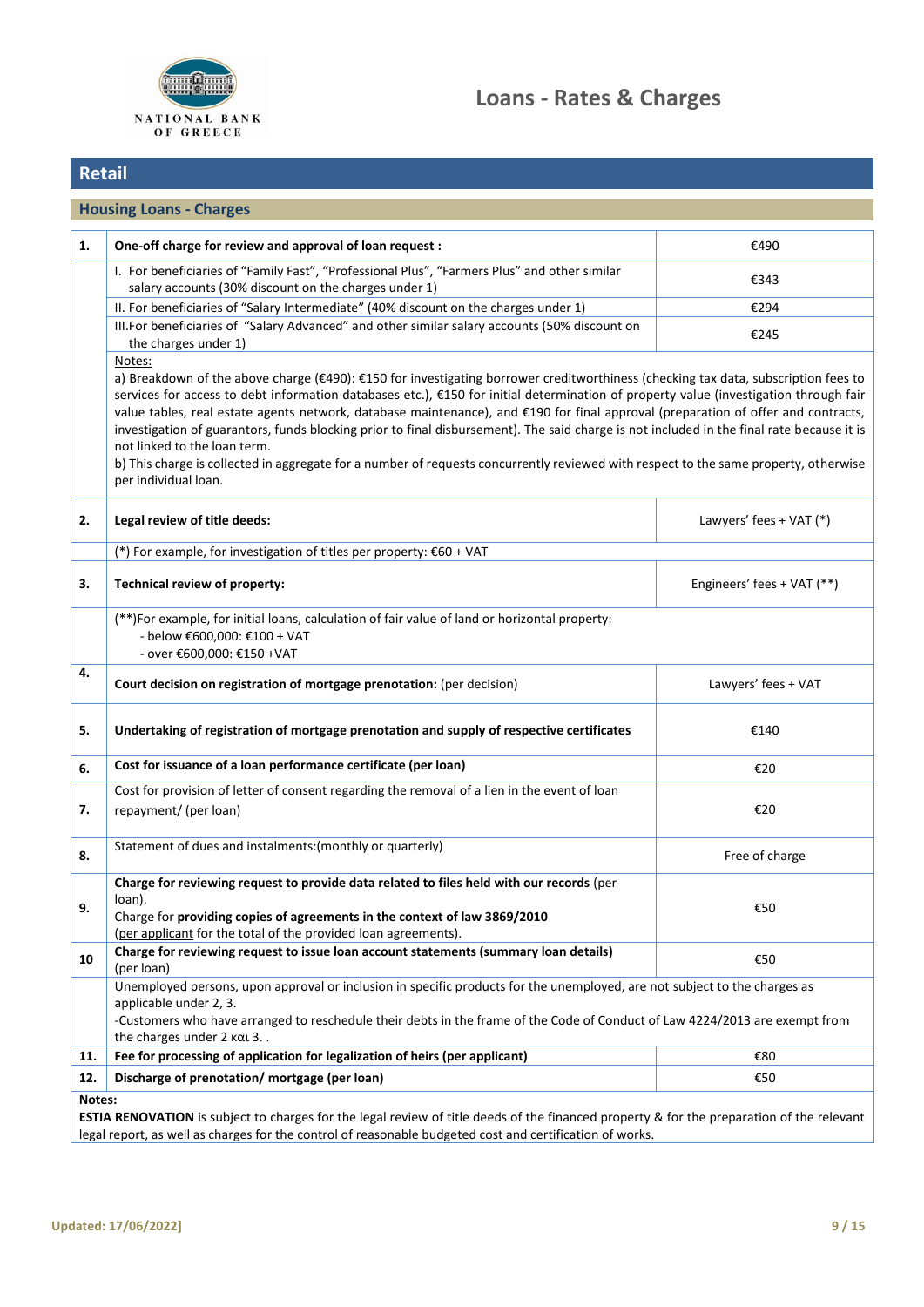

# **Loans - Rates & Charges**

# <span id="page-9-0"></span>**Business Banking**

| Loan                                                                                                                 | <b>Nominal Annual Interest Rate</b><br>(plus charge under law 128/75)  | Loan amount / Term |                                                                                                                                                                                                                                                                                                |  |  |  |
|----------------------------------------------------------------------------------------------------------------------|------------------------------------------------------------------------|--------------------|------------------------------------------------------------------------------------------------------------------------------------------------------------------------------------------------------------------------------------------------------------------------------------------------|--|--|--|
| <b>Working Capital Financing</b>                                                                                     |                                                                        |                    |                                                                                                                                                                                                                                                                                                |  |  |  |
| <b>OPEN BUSINESS PLAN</b>                                                                                            | Basic floating rate, as applicable to<br>financing for working capital | 5.85%              | Financing: from €6,000 up to 100% of<br>borrowing requirements / Term: up<br>to 12 months, with renewal option                                                                                                                                                                                 |  |  |  |
| <b>Business Loan Express</b>                                                                                         | 3-month floating rate                                                  | 3M Euribor         | Financing: from €6,000 up to €35,000<br>of borrowing requirements / Term:<br>up to 12 months, with renewal<br>option                                                                                                                                                                           |  |  |  |
| <b>FINANCING FOR WORKING</b><br><b>CAPITAL</b>                                                                       | Basic floating rate, as applicable to<br>financing for working capital | 5.85%              | Financing: up to 100% of borrowing<br>requirements / Term: up to 12<br>months, with renewal option                                                                                                                                                                                             |  |  |  |
| <b>OVERDRAFT FINANCING</b>                                                                                           | Basic floating rate, as applicable to<br>financing for working capital | 5.85%              | Financing: up to 100% of borrowing<br>requirements / Term: up to 12<br>months, with renewal option                                                                                                                                                                                             |  |  |  |
| <b>FINANCING FOR WORKING</b><br><b>CAPITAL BASED ON VOLUME</b><br><b>OF TRANSACTIONS</b><br><b>PERFORMED VIA POS</b> | 3-month floating rate                                                  | 3M Euribor         | Overdraft: from €10,000 up to<br>€35,000 and up to 50% of the<br>business's transaction volume within<br>the last rolling 12-month period<br>Open Business Plan: from €6,000 up<br>to €35,000 and up to 50% of the<br>business's transaction volume within<br>the last rolling 12-month period |  |  |  |
| <b>FINANCING FOR LONGER TERM</b><br><b>WORKING CAPITAL</b>                                                           | Basic floating rate, as applicable to<br>financing for working capital | 5.85%              |                                                                                                                                                                                                                                                                                                |  |  |  |
|                                                                                                                      | Fixed rate for 3 years                                                 | 1.83%              | Financing: from up to 100% of                                                                                                                                                                                                                                                                  |  |  |  |
|                                                                                                                      | Fixed rate for 5 years                                                 | 2.16%              | borrowing requirements<br>Term: up to 7 years                                                                                                                                                                                                                                                  |  |  |  |
|                                                                                                                      | Fixed rate for 7 years                                                 | 2.33%              |                                                                                                                                                                                                                                                                                                |  |  |  |

The base floating interest rate for financing of working capital is augmented with an interest rate margin of 0.50% -4.75%.

The 3M Euribor floating rate and the fixed rates (for 3, 5, 7 years) are augmented with a margin rate agreed upon with each customer, prior to signing the agreement, following negotiations.

The fixed rates (for 3, 5, 7 years) change to 3M Euribor floating rate after the lapse of the fixed-rate period.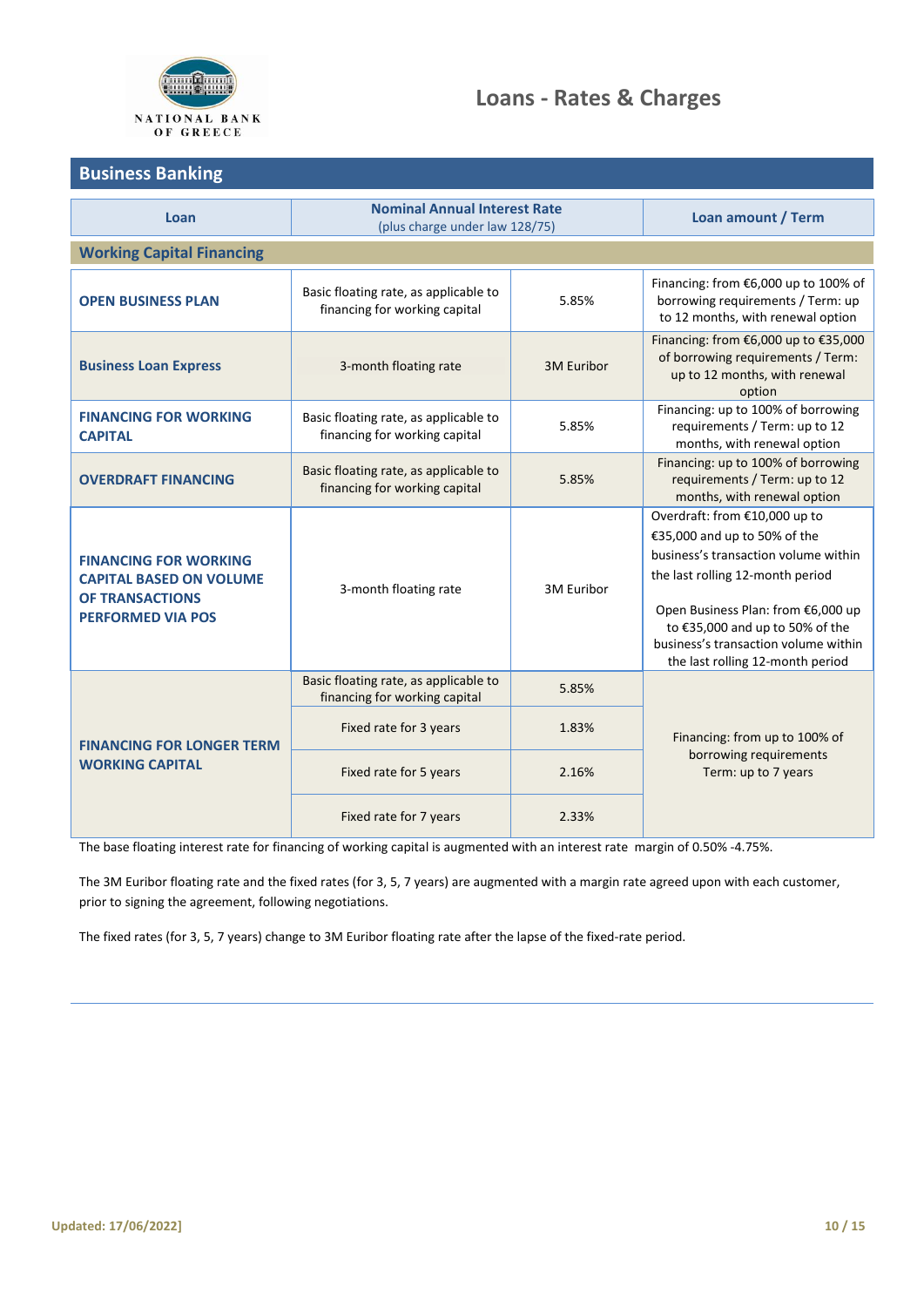

| <b>Business Banking</b>                                                    |                                                                                             |                  |                                                                       |  |  |
|----------------------------------------------------------------------------|---------------------------------------------------------------------------------------------|------------------|-----------------------------------------------------------------------|--|--|
| Loan                                                                       | <b>Nominal Annual Interest Rate</b><br>(plus charge under law 128/75)                       |                  | Loan amount / Term                                                    |  |  |
| <b>Financing for Fixed Installations and Equipment</b>                     |                                                                                             |                  |                                                                       |  |  |
|                                                                            | Floating rate for 1/3/6 months                                                              | 1M/3M/6M Euribor |                                                                       |  |  |
| <b>FINANCING FOR FIXED</b><br><b>INSTALLATIONS AND</b><br><b>EQUIPMENT</b> | Basic floating rate, as applicable to<br>financing for fixed installations and<br>equipment | 5.85%            |                                                                       |  |  |
|                                                                            | Fixed rate for 3 years                                                                      | 1.83%            | Financing: up to 80% of expenses<br>Term: depending on the amount and |  |  |
|                                                                            | Fixed rate for 5 years                                                                      | 2.16%            | the financing purpose                                                 |  |  |
|                                                                            | Fixed rate for 7 years                                                                      | 2.33%            |                                                                       |  |  |
|                                                                            | Fixed rate for 10 years                                                                     | 2.50%            |                                                                       |  |  |

The base floating interest rate for financing of fixed assets and equipment is augmented with an interest rate margin of 0.50% - 4.75%.

The Euribor floating rates (1M, 3M, 6M) and the fixed rates (for 3, 5, 7, 10 years) are augmented with a margin rate agreed upon with each customer, prior to signing the agreement, following negotiations.

The fixed rates (for 3, 5, 7, 10 years) change to 3-M Euribor floating rate after the lapse of the fixed-rate period.

<span id="page-10-0"></span>

| <b>Other</b>                                                 |                                                                                                                                  |                              |  |
|--------------------------------------------------------------|----------------------------------------------------------------------------------------------------------------------------------|------------------------------|--|
| <b>DIRECT CREDIT CARD-BASED</b>                              | Floating                                                                                                                         | 8.60%                        |  |
| <b>PREPAYMENT OF INTEREST-</b><br><b>FREE INSTALLMENTS *</b> |                                                                                                                                  | Without interest rate margin |  |
|                                                              | * Specifically, for applications submitted by 30/09/2022 the following shall apply: Special preferential interest rate of 5.30%. |                              |  |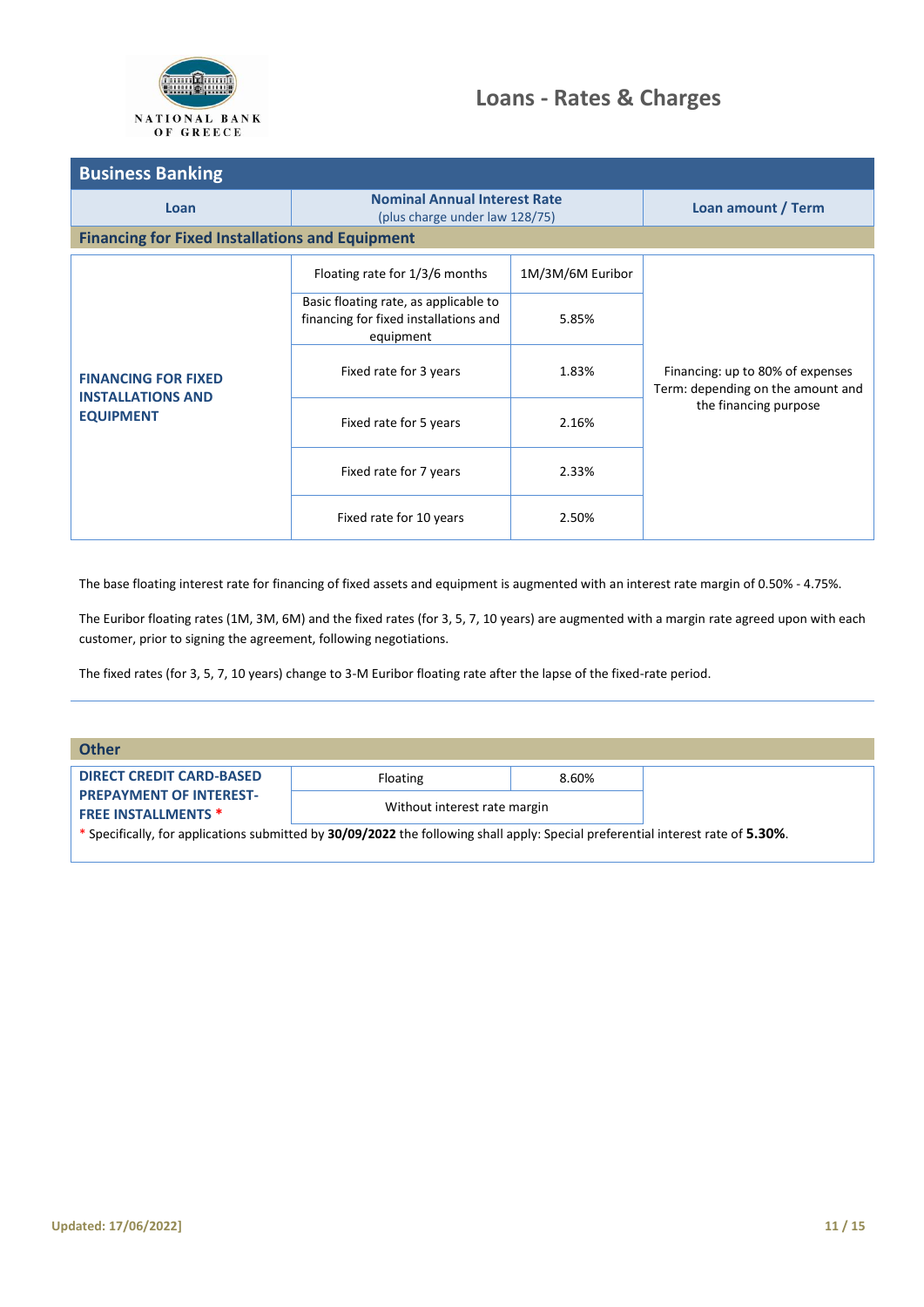

## <span id="page-11-0"></span>**Corporate Banking**

| Loan                                                                                                                             | <b>Nominal Annual Interest Rate</b><br>(plus charge under law 128/75)                                   | Loan amount / term |  |  |  |
|----------------------------------------------------------------------------------------------------------------------------------|---------------------------------------------------------------------------------------------------------|--------------------|--|--|--|
| <b>Working Capital Financing</b>                                                                                                 |                                                                                                         |                    |  |  |  |
| <b>FINANCING FOR WORKING</b><br><b>CAPITAL</b>                                                                                   | Basic floating rate, as applicable to<br>financing for working capital of<br>Large Enterprises          | 5.85%              |  |  |  |
| <b>OVERDRAFT FINANCING</b>                                                                                                       | Basic floating rate, as applicable to<br>financing for working capital of<br>5.85%<br>Large Enterprises |                    |  |  |  |
| <b>Financing for Fixed Installations and Equipment</b>                                                                           |                                                                                                         |                    |  |  |  |
| <b>FINANCING FOR FIXED</b><br><b>INSTALLATIONS AND</b><br><b>EQUIPMENT</b>                                                       | Basic floating rate, as applicable to<br>financing for working capital of<br>Large Enterprises          | 5.85%              |  |  |  |
| <b>Other</b>                                                                                                                     |                                                                                                         |                    |  |  |  |
| <b>DIRECT CREDIT CARD-BASED</b><br><b>PREPAYMENT OF INTEREST-</b><br><b>FREE INSTALLMENTS *</b>                                  | Floating<br>8.60%                                                                                       |                    |  |  |  |
|                                                                                                                                  | Without interest rate margin                                                                            |                    |  |  |  |
| * Specifically, for applications submitted by 30/09/2022 the following shall apply: Special preferential interest rate of 5.30%. |                                                                                                         |                    |  |  |  |

The interest rates of loans for large enterprises are surcharged with a negotiable margin, prior to concluding the loan agreement.

### **Business / Corporate Loans - Remarks**

**1. Charge under law 128/75:** The above interest rates are subject to the charge under law 128/75.

**-** From the above charge under law 128/75 (0.60%), the Municipalities and the Regions are exempted from **01.08.2020.**

**2. Calculation of interest:** Interest on non-amortized loans is calculated on an actual/360 day basis.

**3. Interest posting:** Loan interest is posted biannually (30 June, 31 December), unless otherwise agreed.

**4. 1Μ/3Μ/6Μ Euribor:** The one/three/six-months interbank rates respectively in Euro, as they stand two (2) business days before the first disbursement date and thereafter two (2) business days before commencement of the interest-posting period of each instalment. Euribor rates and historical data can be viewed at www.euribor-ebf.eu, the Bank of Greece Bulletin of Conjunctural Indicators on the website of the Bank of Greece (www.bankofgreece.gr), and on NBG's website (www.nbg.gr). The current 3M Euribor is also published in the daily financial press. Historical data are provided on www.euribor-ebf.eu.

If any of the aforesaid rates is lower than the ECB intervention rate, then the ECB intervention rate shall apply.

**5. ECB Intervention Rate:** the effective, minimum bid rate of the European Central Bank for Eurosystem refinancing operations. This reference index, along with its historical rates can be viewed on the webpage of the European Central Bank and on the website of the Bank of Greece (www.bankofgreece.gr). The current ECB Intervention Rate is also published in the daily financial press.

**6. Default Interest:** The default rate is determined pursuant to the Bank of Greece Governor's Act 2393/96, and applicable as of the first day a loan is in arrears, while interest is posted biannually.

**7**. **Co-financed/ Guaranteed loans**: the aforesaid rates for these Programs are stated in the section for each Program, available at

[www.nbg.gr](http://www.nbg.gr/)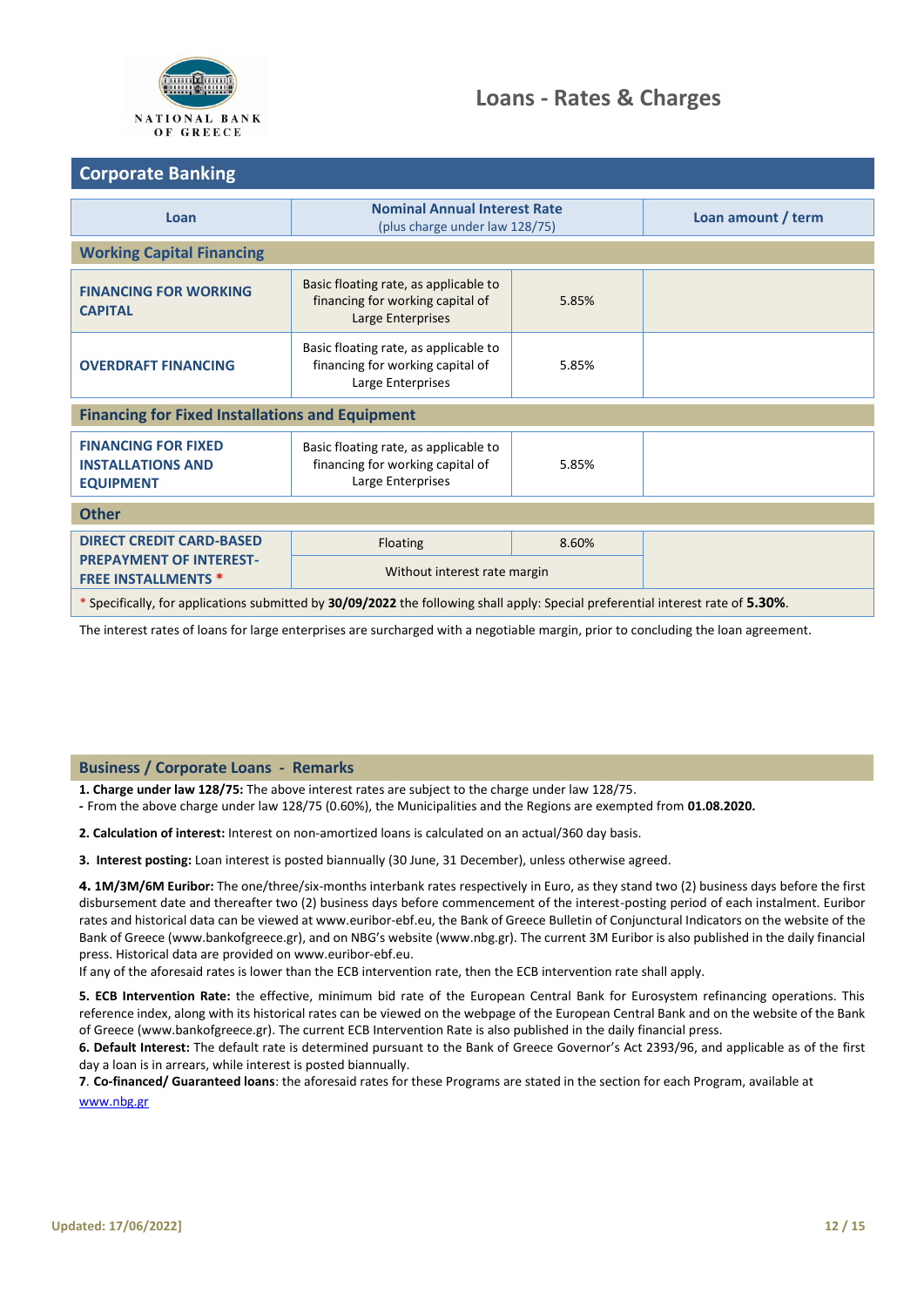

# **Business / Corporate Banking**

# **Business Loans – Charges**

| 1. | Annual charges for review of requests to set or revise credit limits for SME and Professional financing *:                                                                                                                                                                                     |                                                                                                                                                                                                                                                     |        |  |  |
|----|------------------------------------------------------------------------------------------------------------------------------------------------------------------------------------------------------------------------------------------------------------------------------------------------|-----------------------------------------------------------------------------------------------------------------------------------------------------------------------------------------------------------------------------------------------------|--------|--|--|
|    | 1.1.                                                                                                                                                                                                                                                                                           | up to €30,000                                                                                                                                                                                                                                       | €400   |  |  |
|    | 1.2.                                                                                                                                                                                                                                                                                           | from €30,001 up to €60,000                                                                                                                                                                                                                          | €580   |  |  |
|    | 1.3.                                                                                                                                                                                                                                                                                           | from €60,001 up to €100,000                                                                                                                                                                                                                         | €800   |  |  |
|    | 1.4.                                                                                                                                                                                                                                                                                           | from €100,001 up to 300,000                                                                                                                                                                                                                         | €950   |  |  |
|    | 1.5.                                                                                                                                                                                                                                                                                           | from €300,001 and over                                                                                                                                                                                                                              | €1,050 |  |  |
|    | Notes:<br>*Annual charges for processing and assessing requests to set and readjust credit limits for SME and professionals are also<br>collected in cases of credit limits through guaranteed, subsidized or co-funded schemes, such as th<br>Facility or EIB, unless otherwise provided for. |                                                                                                                                                                                                                                                     |        |  |  |
| 2. | Annual charges for review of requests to set/revise/update credit limits for Open Business Plan:                                                                                                                                                                                               |                                                                                                                                                                                                                                                     |        |  |  |
|    | 2.1.                                                                                                                                                                                                                                                                                           | up to €30,000                                                                                                                                                                                                                                       | €350   |  |  |
|    | 2.2.                                                                                                                                                                                                                                                                                           | from €30,001 up to €60,000                                                                                                                                                                                                                          | €400   |  |  |
|    | 2.3.                                                                                                                                                                                                                                                                                           | from €60,001 up to €100,000                                                                                                                                                                                                                         | €450   |  |  |
|    | 2.4.                                                                                                                                                                                                                                                                                           | from $£100,001$ and over                                                                                                                                                                                                                            | €800   |  |  |
|    | 2.5.                                                                                                                                                                                                                                                                                           | Business Loan Express (irrespective of the loan amount)                                                                                                                                                                                             | €150   |  |  |
|    | Notes:                                                                                                                                                                                                                                                                                         | - Beneficiaries of "Professional Plus" account are entitled to a 30% discount on Open Business Plan charges                                                                                                                                         |        |  |  |
| з. | One-off charges for review of requests for medium/long-term loans for working capital or fixed installations and equipment /<br>for Business Multiloan - "Development":                                                                                                                        |                                                                                                                                                                                                                                                     |        |  |  |
|    | 3.1.                                                                                                                                                                                                                                                                                           | up to €30,000                                                                                                                                                                                                                                       | €350   |  |  |
|    | 3.2                                                                                                                                                                                                                                                                                            | from €30,001 up to €50,000                                                                                                                                                                                                                          | €550   |  |  |
|    | 3.3                                                                                                                                                                                                                                                                                            | from €50,001 up to €100,000                                                                                                                                                                                                                         | €650   |  |  |
|    | 3.4                                                                                                                                                                                                                                                                                            | from €100,001 up to €500,000                                                                                                                                                                                                                        | €1,050 |  |  |
|    | 3.5                                                                                                                                                                                                                                                                                            | from €500,001 and over                                                                                                                                                                                                                              | €1,550 |  |  |
|    | Notes: Beneficiaries of "Professional Plus" account are entitled to a 50% discount on the one-off charges for review of requests<br>for Business Multiloan - "Development".                                                                                                                    |                                                                                                                                                                                                                                                     |        |  |  |
|    | 3.6                                                                                                                                                                                                                                                                                            | One-off pre-approval charge                                                                                                                                                                                                                         | €100   |  |  |
|    | 3.7                                                                                                                                                                                                                                                                                            | ESIF EAFRD Greece - Fixed Assets Loan, irrespective of the loan amount                                                                                                                                                                              | €350   |  |  |
|    | 3.8                                                                                                                                                                                                                                                                                            | ESIF EAFRD Greece - Working Capital Loan, irrespective of the loan amount (for<br>expenses directly related to the implementation of the investment plan)                                                                                           | €175   |  |  |
|    |                                                                                                                                                                                                                                                                                                | Note: Professionals - beneficiaries of "Professional Plus" account are entitled to a 50% discount on the one-off charges for                                                                                                                        |        |  |  |
|    |                                                                                                                                                                                                                                                                                                | processing and assessing the application for Business Multiloan - "Development". Request for ESIF EAFRD Greece - Working Capital                                                                                                                    |        |  |  |
|    | Loan can be submitted only together with the same application requesting the Fixed Assets Loan; in such case, the charges for the<br>Fixed Assets Loan are subject to a 50% discount, and accordingly the customer is charged €350 in total.                                                   |                                                                                                                                                                                                                                                     |        |  |  |
| 4. | SMEs and Professional loans. One-off charges for review of requests for:                                                                                                                                                                                                                       |                                                                                                                                                                                                                                                     |        |  |  |
|    | 4.1.                                                                                                                                                                                                                                                                                           | Debt restructuring                                                                                                                                                                                                                                  | €200   |  |  |
|    | 4.2                                                                                                                                                                                                                                                                                            | Debt rescheduling                                                                                                                                                                                                                                   | €100   |  |  |
|    | 4.3                                                                                                                                                                                                                                                                                            | Debt new rescheduling                                                                                                                                                                                                                               | €100   |  |  |
|    | 4.4                                                                                                                                                                                                                                                                                            | Debt new rescheduling with return-interest bonus                                                                                                                                                                                                    | €150   |  |  |
| 5. |                                                                                                                                                                                                                                                                                                | One-off charge for processing and assessing request for rescheduling/restructuring SME debts, monitored by the Retail<br>Collections Division (sole proprietorships and professionals with turnover up to €2.5 million and certain legal entities). |        |  |  |
|    | 5.1                                                                                                                                                                                                                                                                                            | One-off charge for processing and assessing request for rescheduling/restructuring                                                                                                                                                                  | €100   |  |  |
|    | 5.2                                                                                                                                                                                                                                                                                            | Debt work-out under NBG's SPLIT & SETTLE program                                                                                                                                                                                                    | €150   |  |  |
|    | Note: Customers (individuals) that settle their debts within the context of the Code of Conduct under Law 4224/2013 shall not be<br>subject to said charge. Also, in the event that the obligor/debtor suspends his operations or the guarantor is unemployed,                                 |                                                                                                                                                                                                                                                     |        |  |  |
|    |                                                                                                                                                                                                                                                                                                |                                                                                                                                                                                                                                                     |        |  |  |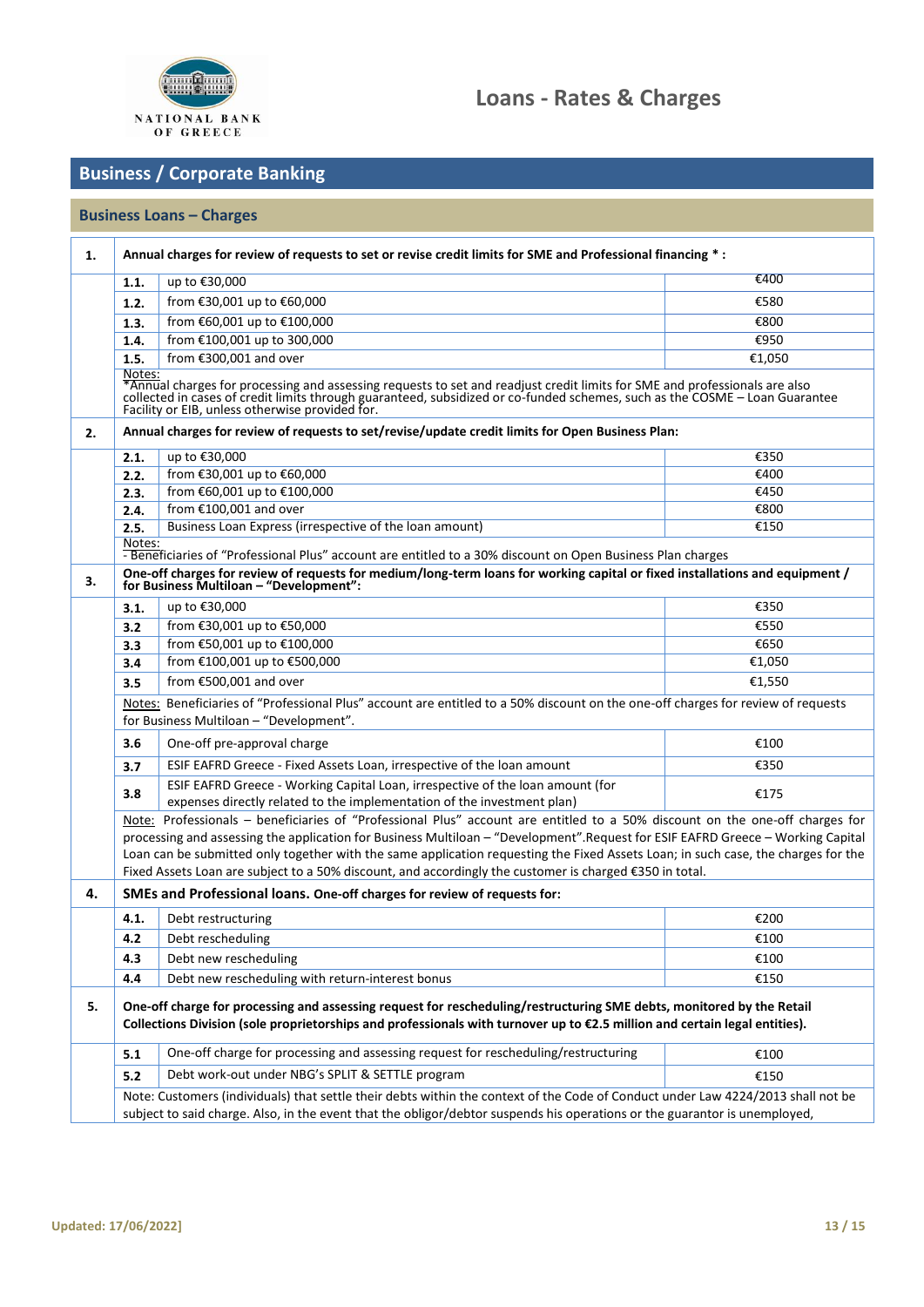

# **Loans - Rates & Charges**

# **Business / Corporate Banking Business Loans – Charges 6.** "**POS Financing" Working Capital - Annual Costs** €300 Note: On the first occasion, costs will be charged to the respective account in the month in which a debit balance appears, and thereafter on each anniversary of the account opening date regardless of whether there is a debit balance. **Corporate Loans - Charges 7. Annual charges for handling and monitoring of authorized credit limits (irrespective of credit limit)** €1,200